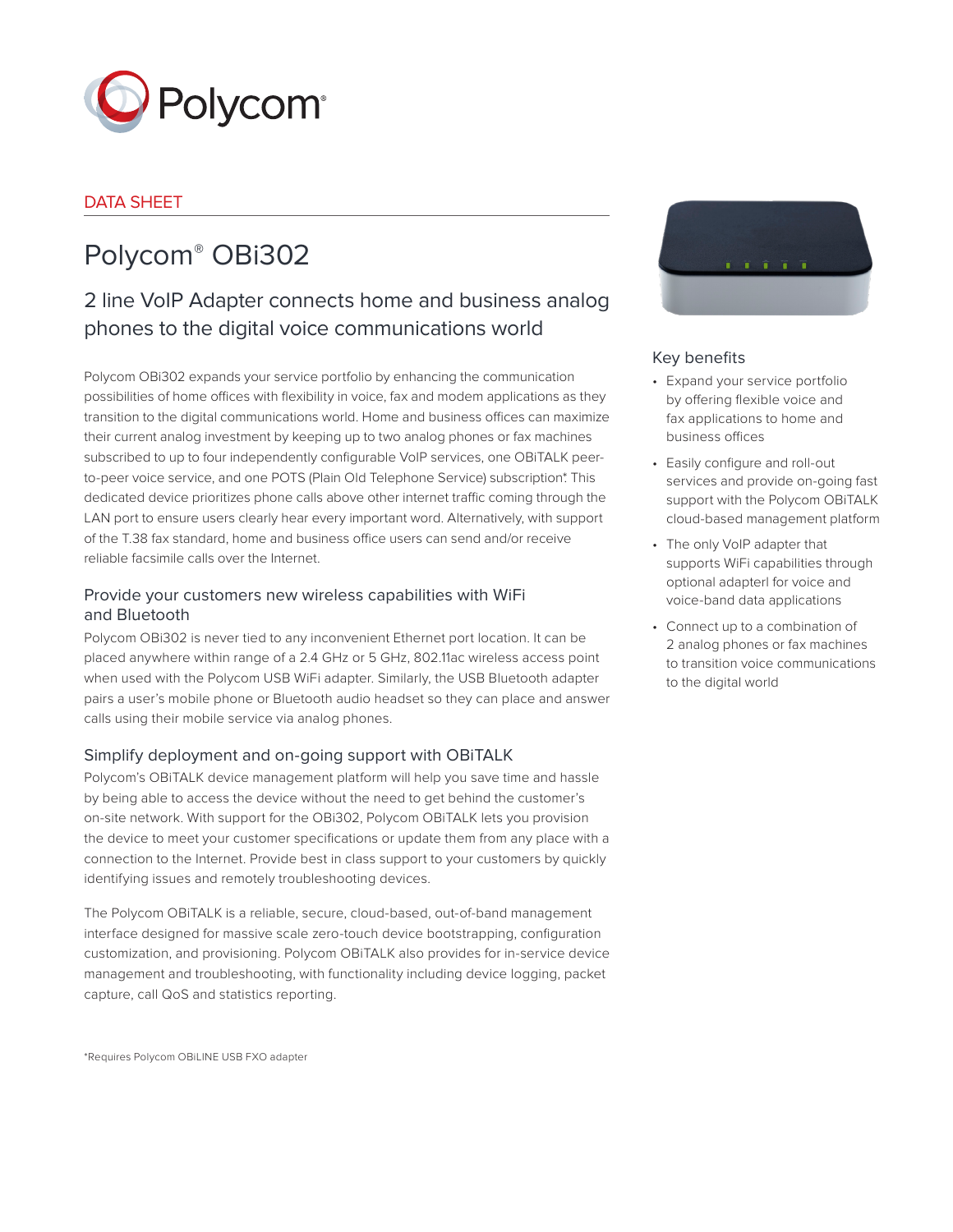#### Product requirements

- Active Internet Connection
- Analog Touch Tone Phone
- Access to Internet Via a Switched Ethernet Port on Home or Office Router
- (Optional) Active Internet Phone Service Subscription with All Required SIP Credentials to Make & Receive Calls

#### Polycom OBi302 ships with

- OBi302 Voice Service Bridge and Telephone Adapter
- Power Adapter
- 1 x RJ-45 Ethernet Cable (80 inches/203 centimeters)
- Quick Start/Installation Guide

#### Warranty

• 1 year

#### Product dimensions (L x W x H)

• 6.9 cm x 6.9 cm x 3.0 cm (2.7 in x 2.7 in x 1.2 in)

#### Unit weight

- 198 grams/7 ounces
- Shipping weight: 340 grams/12 ounces (Including Power Supply, Ethernet Cable and Packaging)

#### Interface features

- Internet (WAN): 2 x 10/100BaseT Ethernet Port (802.3)
- Phone: 2 x RJ-11 FXS Analog Phone Port
- USB: USB 2.0
- Reset Button: Located on Bottom of Case
- LEDs: Power/Status, Ethernet Activity (WAN),Phone Port 1, Phone Port 2
- LED indications: Power On, Status, upgrade in Progress Status, Packet RX/ TX, Phone Port 1 and 2 Status

#### Telephony features

- Call Routing Rules
- Automated Attendant with Configurable Answer Delay
- PIN Access Control to AA (Up to 4 PINs)
- Recursive Digit Map for Call Routing (AA, Phone, Voice Gateways, Trunk Groups)
- AA Configurable Outbound Call Routing Rules
- SIP Service Configurable Inbound Call Routing Rules
- Fax Pass Through (G.711)
- T.38 Fax Relay for Fax over IP
- Modem Pass Through (G.711)
- In-Band DTMF (G.711)
- Out of Voice Band DTMF (RFC 2833)
- Out of Voice Band DTMF (SIP INFO Method)
- Call Progress Tone Generation
- Tone Profile per SIP SP and OBiTALK Service
- Ring Profile per SIP SP and OBiTALK Service
- Star Code Profile per SIP SP and OBiTALK Service
- Full Duplex Audio
- G.165, 168 Echo Cancelation
- VAD—Voice Activity Detection
- Silence Suppression
- Comfort Noise Generation
- Three Way Conference Calling with Local Mixing
- Hook Flash Event Signaling
- Flash Hook Timer
- Caller ID—Name and Number per Bellcore, ETSI, DTMF, and NTT
- MWI—Message Waiting Indicator
- Visual Message Waiting Indication (VMWI)
- Daylight Savings Time Support— Worldwide
- Caller ID Enable/Disable
- Caller ID Number
- Caller ID Name (Alphanumeric)
- Caller ID Spoofing
- Call Waiting
- Maximum Session Control
- Call Forward—Unconditional
- Call Forward on Busy
- Call Forward on No Answer (Ring Count Configurable)
- Call Transfer Enable/Disable
- Anonymous Call Block
- Anonymous Call
- Do Not Disturb
- Call Return
- Repeat Dialing

#### Data networking

- MAC Address (IEEE 802.3)
- UDP (RFC 768) in SSL/TLS
- TCP (RFC 793) in SSL/TLS
- IP version 4, IPv4 (RFC 791)—Static IP and DHCP Support
- ICMP (RFC 792)
- ARP—Address Resolution Protocol
- Domain Name System (DNS) A Records (RFC 1706) and SRV Records (RFC 2782) RTP (RFC 1889, 1890), RFC 5966
- RTP/RTCP (RFC 1889), DHCP Client (RFC 2131)
- DiffServ (RFC 2475)—Independently Configured: Service, SIP and Media
- ToS (RFC 791, 1349)—Independently Configured: Service, SIP and Media
- VLAN Tagging (802.1p—Independently Configured: Service, SIP and Media
- SNTP (RFC 2030)—Primary and Secondary NTP Servers
- LLDP-MED

#### Security

- Local Access Interface: IVR Password
- Remote Access Interface: User Name and Password Access via HTTP, TFTP— **HTTPS**
- Device Web Page Standard: HTTP v1.1, XML v1.0
- Secure Remote Provisioning: HTTP, **HTTPS**

#### VoIP features

- Four (4) Service Provider Configuration Profile Assignments (ITSP 1–4)
- Four (4) Service /Trunk Subscription Profile Assignments (SP 1–4)
- SIPv2 (RFC 3261, 3262, 3263, 3264)
- SIP over UDP
- SIP over TCP
- SIP over TLS
- 4 SIP Service Provider Service Sessions—Concurrent Operation
- 1 OBiTALK Service Session
- SIP Proxy Redundancy—Local or DNS Based SVR, Primary and Secondary Fallback List Restrict Source IP Address
- Maximum Number of Sessions— Independent per Service

• Voice Gateway—Direct Dialing

• G.726 (32 kbps) G.729a (8 kbps) iLBC (13.3, 15.2 kbps) Codec Pre-selection

• Voice Processing per SIP Service—TX/ RX Audio Gain, Echo Cancellation • Adjustable Audio Frames per Packet

• Codec Profile per SIP SP and OBiTALK

• 4 Trunk Groups

Code

Service

• STUN  $\cdot$  ICE

(RFC 3265)

• G.711 A-Law (64 kbps) • G.711 µ-Law (64 kbps)

• Codec Name Assignment

• Dynamic Audio Payload • Packet Loss Concealment • Jitter Buffer (Adaptive)

• SUBSCRIBE/NOTIFY Framework

• NOTIFY Dialog, Line Status • SUBSCRIBE Message Summary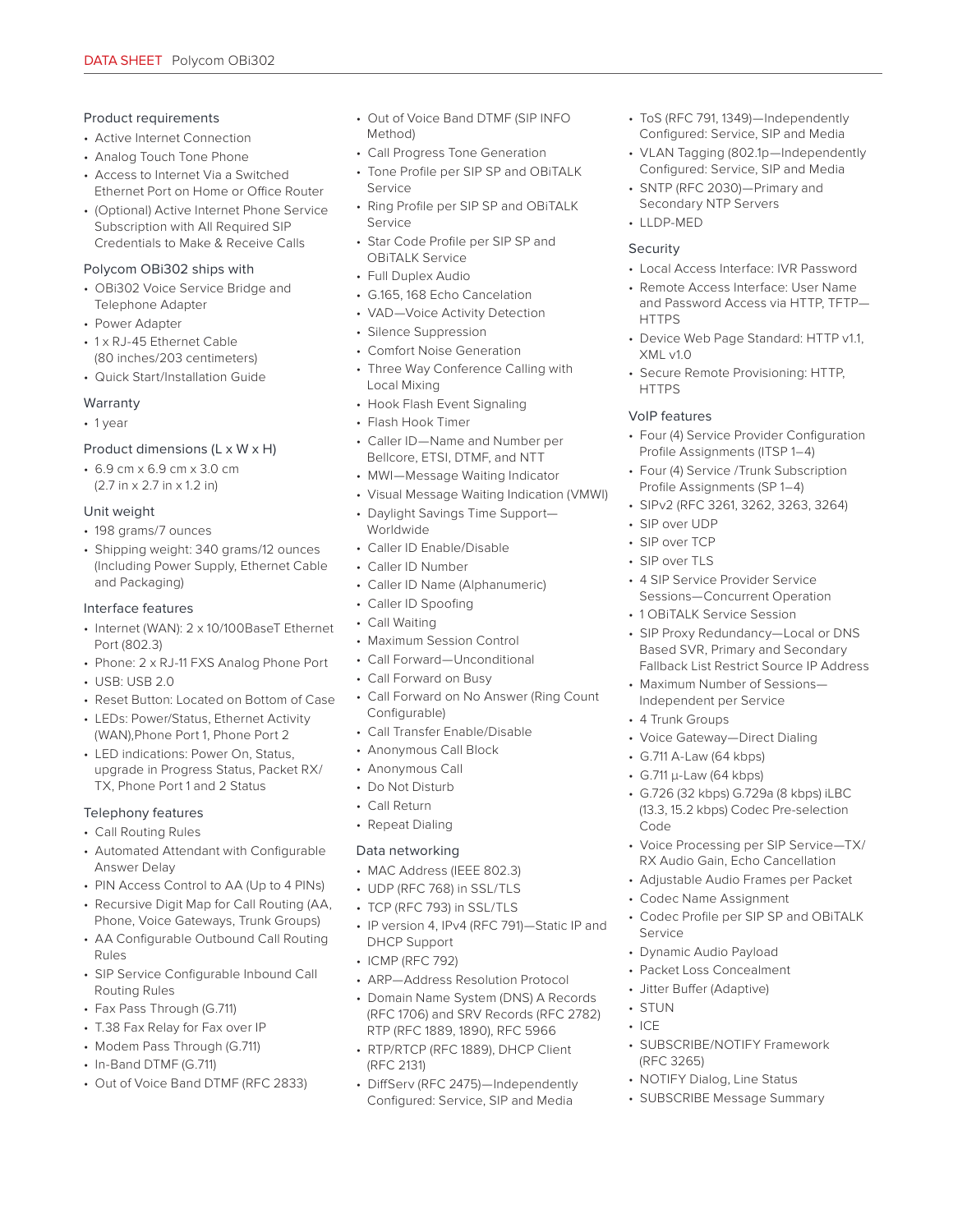- VoIP NAT Interworking
- DATE Header Support
- Remote-Party-ID (RPID)
- P-Asserted-Identity (PAID)
- RTP Statistics in BYE Message and SIP PUBLISH with MOS Score

#### Power

- Universal Switching with Fixed US, EU, UK Style Plug Prongs (Model Dependent)
- AC Input: 100 to 240 Volts 0.3A 50–60Hz (26–34 VA)
- DC Input: +12V 1.0 Amp Max

#### Certifications

- FCC Part 15 Class B
- A-Tick
- CE
- ICES-003
- RoHS
- WEEE
- UL/cUL—Power Adapter

#### Environmental conditions

- Operating temperature: 0º to 45º C (32º to 113º F)
- Relative humidity: 10% to 90% Noncondensing
- Storage temperature: –25º to 85º C (–13º to 185º F)

#### Management—Configuration

- Local Access Interface: IVR, Web Page— Password Protected (Admin and User Level Log-in)
- Remote Access Interface: Syslog (Multi-Level Granularity), Invokable via SIP Notify, Web, Provisioning
- Device Web Page Standard: HTTP v1.1, XML v1.0
- Remote Provisioning: XML via TFTP or HTTP, (TR069/TR104 Parameter Naming Syntax)
- Secure Remote Provisioning: HTTPS, Encrypted XML via HTTP or TFTP— Dedicated User Name and Password
- Secure Remote Firmware Update: Encrypted Binary File via TFTP or HTTP + Dedicated User Name and Password
- Customization: OBi-ZT: Obihai Zero-Touch Automatic Customization and Configuration \*\*
- Call History (CDRs): Call Detail Records on OBi Web Page, Export to XML
- LED Indications: Power, Device Status, Upgrade Progress Status, Ethernet Activity, PHONE Status
- Session Information: SIP Session Status, OBiTALK Status, Phone Port Status
- Primary SIP Service Set-Up Wizard: Dedicated Device Web Page for Quick ITSP Account Set-Up
- System Settings Back-Up/Restore: Save and Restore Configuration via XML file to/from a Local Folder

# RTP Statistics

- RTP Transport Type
- Audio Codec Type (Tx/Rx)
- RTP Packetization—in multiples of 10ms (Tx/Rx)
- RTP Packet Count (Tx/Rx)
- RTP Byte Count (Tx/Rx)
- Packets Out-Of-Order
- Packets Interpolated
- Packets Late (Dropped)
- Packets Lost
- Packet Loss Rate %
- Packet Drop Rate %
- Jitter Buffer Length–ms
- Received Interarrival Jitter–ms
- Jitter Buffer Underruns
- Jitter Buffer Overruns

### Call Progress

- Configurable Call Progress Tone
- Call Progress Tone Profiles (2)
- Dial Tone
- Busy Tone
- Ringback Tone
- Reorder Tone
- Confirmation Tone
- Holding Tone
- Second Dial Tone
- Stutter Tone
- Howling Tone
- Prompt Tone
- Call Forwarded Tone
- Conference Tone
- SIT Tones (1–4)
- Ringing and Call Waiting Tone Configuration
- Ring Patterns (10)—Configurable • Call Waiting Tone Patterns (10)— Configurable
- Call Waiting Tone Pattern Profiles (2)

# Star Code Configuration

- Configurable Star Codes
- Star Code Profiles (2)
- Redial
- Call Return
- Activate Block Caller ID
- Deactivate Block Caller ID
- Block Caller ID Once
- Unblock Caller ID Once
- Activate Call Forwarding (All Calls)
- Deactivate Call Forwarding (All Calls)
- Activate Call Forward on Busy
- Deactivate Call Forward on Busy
- Activate Call Forward on No Answer
- Deactivate Call Forward on No Answer
- Activate Block Anonymous Calls
- Deactivate Block Anonymous Calls
- Activate Call Waiting
- Deactivate Call Waiting
- Activate Do Not Disturb
- Deactivate Do Not Disturb
- Activate Repeat Dial
- Deactivate Repeat Dial

#### FXS SLIC (Subscriber Line Integrated Circuit): Phone Port

- Ringer Specifications: Ring Frequency: 14Hz–68Hz, Ring Waveform: Trapezoidal, Sinusoidal, Ring Voltage: 55v–85v
- Maximum Ring Load: 5 REN (Ringer Equivalence Number) per Phone Port

#### FXS (PHONE Port) Configuration **Settings**

- Recursive Digit Map and Associated Outbound Call Routing
- On-Hook Tip Ring Voltage: 30v–52v
- Off-Hook Current Max: 15mA–45mA • Impedance: 12 Independent Settings

DTMF)

Resolution

Resolution

Polarity Reversal)

• Silence Detect Sensitivity • Hook Flash Time Max • Hook Flash Time Min • CPC Delay Time • CPC Duration • Idle Polarity • Connect Polarity

• DTMF Playback Level: –90 dBm–3 dBm • Caller ID Method: Bellcore, ETSI (FSK or

• Caller ID Trigger (Before/After First Ring,

• Channel Tx Gain: –12dB to 6 dB at 1 dB

• Channel Rx Gain: 12dB to 6 dB at 1 dB